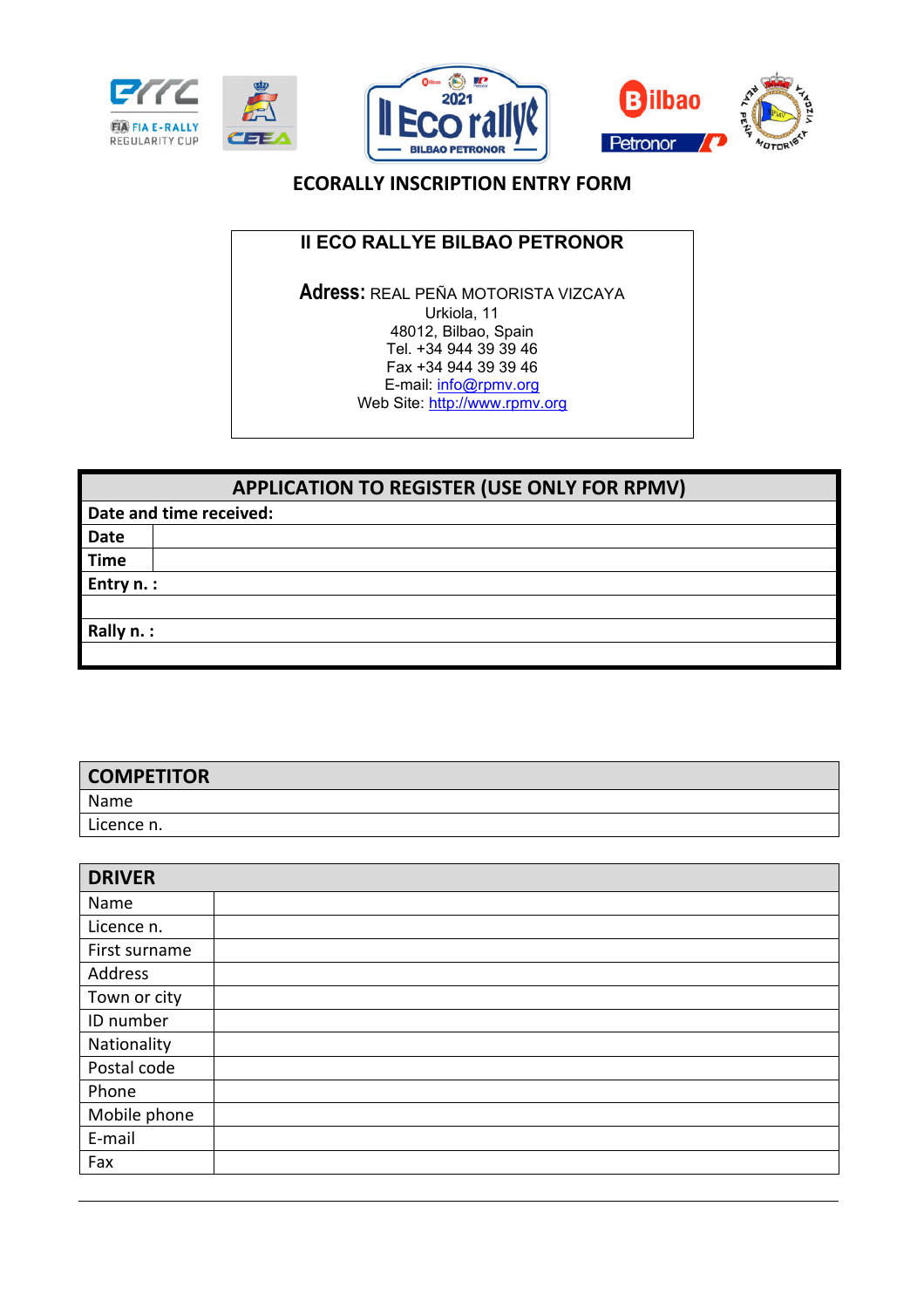





| <b>CO-DRIVER</b> |  |
|------------------|--|
| Name             |  |
| Licence n.       |  |
| First surname    |  |
| Address          |  |
| Town or city     |  |
| ID number        |  |
| Nationality      |  |
| Postal code      |  |
| Phone            |  |
| Mobile phone     |  |
| E-mail           |  |
| Fax              |  |

| <b>VEHICLE</b>          |  |
|-------------------------|--|
| Manufacturer            |  |
| Model                   |  |
| Year built              |  |
| Predominant colour      |  |
| Registration number     |  |
| Chassis n.              |  |
| Country of registration |  |
| Weight                  |  |

| <b>CATEGORY</b>              |
|------------------------------|
| EV:                          |
| Standard full electric model |
| FCEV:                        |
| Fuel Hydrogen                |
| <b>NOTE</b>                  |
|                              |

| <b>Application to Register</b><br>Proof of payment of registration fees issued by bank |  |
|----------------------------------------------------------------------------------------|--|
| <b>Driver</b>                                                                          |  |
| Photocopy of Driver's Driving License                                                  |  |
| Co-driver                                                                              |  |
| Photocopy of National Identity                                                         |  |
| Vehicle                                                                                |  |
| Vehicle documentation                                                                  |  |
| <b>Technical Specification Card</b>                                                    |  |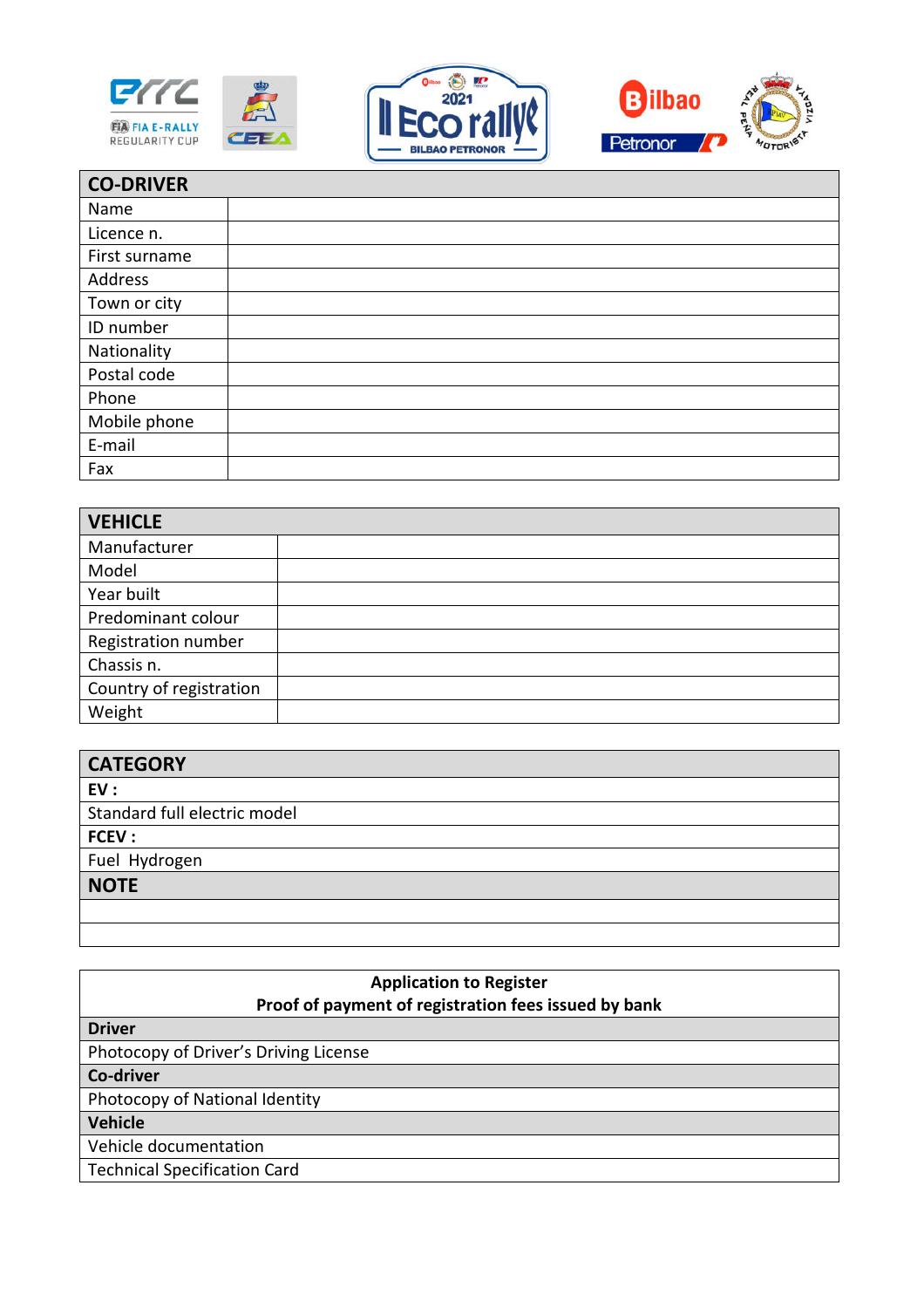





| <b>REGISTRATION FEES</b>                | Amount<br>Euro | <b>Total</b><br>Euro |
|-----------------------------------------|----------------|----------------------|
| WITH Organiser's publicity              | 300,00         |                      |
| <b>WITHOUT Organizer's publicity</b>    | 600,00         |                      |
| <b>AMOUNT ENTRY FORM - Includes VAT</b> |                |                      |

| <b>PERMISSION TO PARTICIPATE</b>                            | Amount     | <b>Total</b> |
|-------------------------------------------------------------|------------|--------------|
| Permission to participate for participants without licence: | Euro       | Euro         |
| <b>Driver</b>                                               | 50,00      |              |
| Co-driver                                                   | 50,00      |              |
| AMOUNT PERMITS FOR PARTICIPATION - Exempt from VAT          |            |              |
| <b>PROPOSED HOTEL (5 Stars)</b>                             | Amount     | <b>Total</b> |
| HOTEL MELIA BILBAO (Leizaola Lehendakari 29 -BILBAO)        | Euro       | Euro         |
| DAILY RATE FOR DOUBLE ROOM WITH BREAKFAST = $101,00$ €      | 101,00xDAY |              |
| <b>AMOUNT HOTEL - Includes VAT</b>                          |            |              |
| <b>TOTAL AMOUNT =</b>                                       |            |              |

| Details of bank account into which the total amount has to be paid: |                              |                               |  |
|---------------------------------------------------------------------|------------------------------|-------------------------------|--|
|                                                                     |                              | REAL PEÑA MOTORISTA VIZCAYA   |  |
|                                                                     | <b>Bank</b>                  | <b>KUTXABANK</b>              |  |
|                                                                     | <b>IBAN</b> / Account number | ES97 2095 0014 2091 0976 1773 |  |
|                                                                     |                              |                               |  |

| <b>BILLING INFORMATION</b> |
|----------------------------|
| Name                       |
| ID number                  |
| Address                    |
| Num.                       |
| Town or city               |
| Postal code                |
| Country                    |

The undersigned accepts responsibility for the details that figure in this document, and declares and he or she is familiar with and accepts the rules governing the event, and requests to be registered in the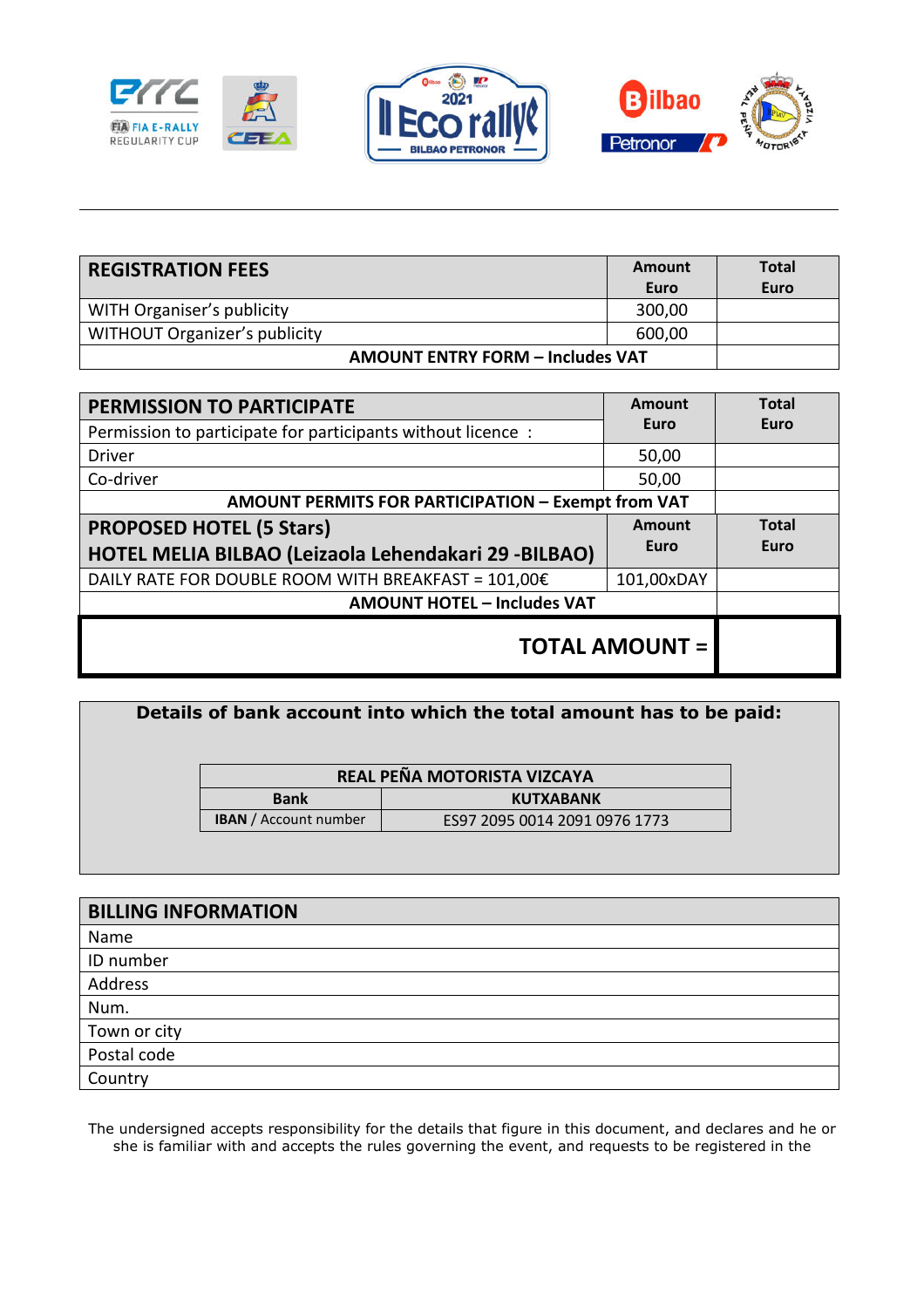





**…………………………………………………………………………………..** 

# **DATE**

| <b>Signature of Competitor</b> |
|--------------------------------|
|                                |
|                                |
|                                |

|  | signature of Driver |  |
|--|---------------------|--|
|  |                     |  |

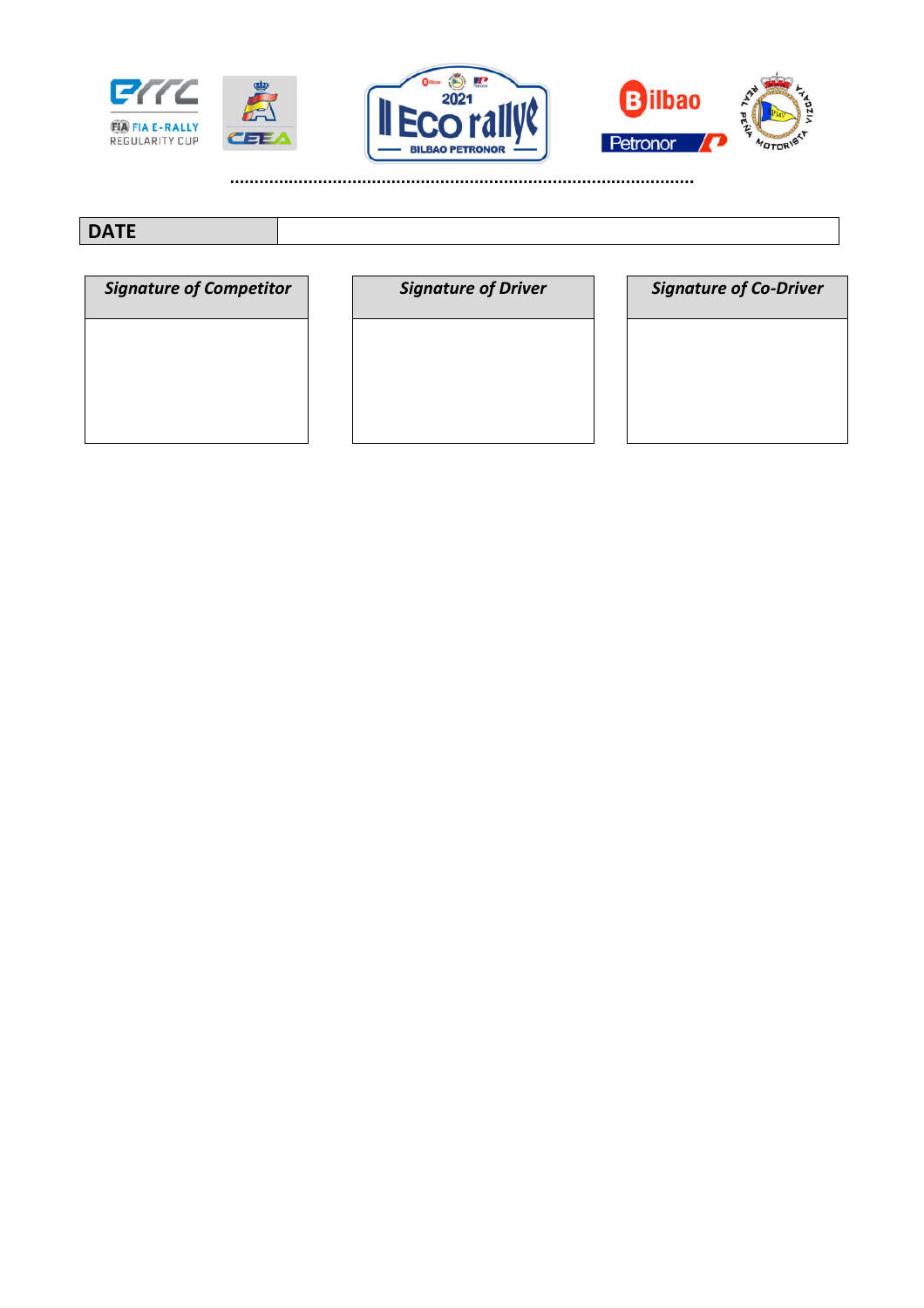





# **E-RALLY TECHNICAL ENTRY FORM**

#### **CAR NUMBER**

| <b>TEAM</b>           |  |  |  |  |  |
|-----------------------|--|--|--|--|--|
| Name                  |  |  |  |  |  |
| Nationality           |  |  |  |  |  |
|                       |  |  |  |  |  |
| <b>DRIVER</b>         |  |  |  |  |  |
| Name                  |  |  |  |  |  |
| Licence n.            |  |  |  |  |  |
| First surname         |  |  |  |  |  |
| Nationality           |  |  |  |  |  |
| Mobile phone          |  |  |  |  |  |
| E-mail                |  |  |  |  |  |
|                       |  |  |  |  |  |
| <b>CO-DRIVER</b>      |  |  |  |  |  |
| Name                  |  |  |  |  |  |
| Licence n.            |  |  |  |  |  |
| First surname         |  |  |  |  |  |
| Nationality           |  |  |  |  |  |
| Mobile phone          |  |  |  |  |  |
| E-mail                |  |  |  |  |  |
|                       |  |  |  |  |  |
| <b>VEHICLE</b>        |  |  |  |  |  |
| Manufacturer          |  |  |  |  |  |
| Model                 |  |  |  |  |  |
| Year                  |  |  |  |  |  |
| Plate N.              |  |  |  |  |  |
| Chassis N.            |  |  |  |  |  |
| Predominant color     |  |  |  |  |  |
| <b>Tyres data</b>     |  |  |  |  |  |
| <b>Tyres pressure</b> |  |  |  |  |  |
| Weight (kg)           |  |  |  |  |  |
|                       |  |  |  |  |  |
| <b>PERFORMANCES</b>   |  |  |  |  |  |
| Autonomy (km)         |  |  |  |  |  |
| Operating range (km)  |  |  |  |  |  |
| Consumption (Wh/km)   |  |  |  |  |  |
| Consumption           |  |  |  |  |  |
| WLTP(kWh/100km)       |  |  |  |  |  |